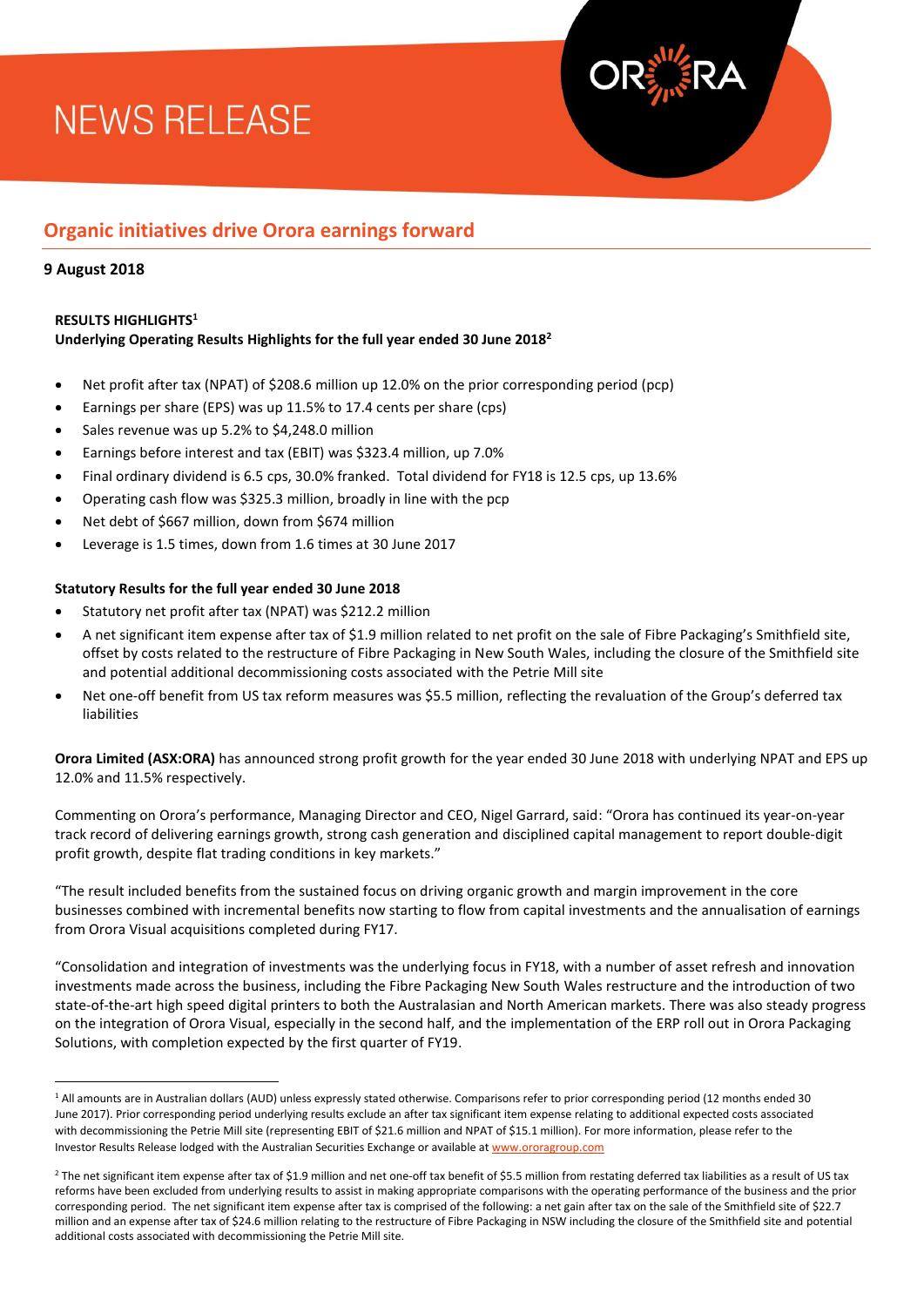# **NEWS RELEASE**



"Orora also announced two separate power purchase agreements (PPA) with renewable energy providers to supply windgenerated electricity to Orora's operations in South Australia, Victoria and New South Wales, where the Company operates its largest and most energy intensive plants. Under the PPAs, Orora has secured competitive long-term supply of renewable energy for volumes equivalent to 80% of Orora's total electricity requirements in Australia.

"The PPAs, together with Orora's \$23 million investment in a waste water treatment plant at the Botany B9 Recycled Paper Mill (B9) and the Company's status as one of Australia's leading recyclers of glass and cardboard, provide a stable and sustainable foundation for the Australasian business over the long term.

"Importantly, Orora's strong cash conversion combined with the strength of its balance sheet, continues to provide Orora with capacity and flexibility to invest with discipline in innovation as well as organic and new growth opportunities that deliver sustainable value creation for shareholders," Mr Garrard said.

#### **Operational performance**

Orora Australasia delivered an 8.7% increase in EBIT to \$232.3 million, with sales revenue 5.2% higher to \$2,104.8 million. Both Australasian business groups - Fibre Packaging and Beverage - delivered earnings growth despite flat economic conditions and higher input costs.

Fibre Packaging earnings were driven higher by improved reliability and production performance at B9, sales growth in targeted market segments and benefits from recent capital investments to enhance the customer value proposition and improve productivity. Earnings growth in the Beverage business was driven by higher Can volumes, increased wine volumes at Glass as a result of the capacity expansion at Gawler in South Australia and continued industry growth in bottled wine exports.

In local currency terms, Orora North America (ONA) EBIT increased 5.9% to US\$93.8 million and sales revenue grew 8.1% to US\$1,661.2 million.

In flat market conditions, Orora Packaging Solutions (OPS) delivered stable earnings with sales growth benefits offset by a lag in recovering higher input costs and transition costs associated with the implementation of the new ERP system. The performance of Orora Visual continued to improve following senior management changes early in the second half and the addition of resources to assist integration. Orora Visual results were adversely impacted by a US\$2.2 million doubtful debt provision.

#### **Growth and innovation**

During the year, \$189 million was invested in organic capital projects and innovation to drive sustainable growth. This included the following:

- \$30 million for the ongoing Australasian Fibre Packaging asset refresh program to upgrade or replace assets to enhance quality and increase capacity to meet market demands. The cumulative investment commitment made to the asset refresh program now exceeds \$120 million.
- \$8 million to complete the final build phase for the \$23 million waste water treatment plant at B9, with commissioning of the plant in progress and expected to complete in the first half of FY19.
- As part of the Orora Global Innovation Initiative, the commissioning of two new 'state of the art' high speed, large format digital printers (one each for OPS and Fibre Packaging), which takes the cumulative investment under this initiative to in excess of \$45 million.
- \$7 million investment in new small format can capacity at Beverage Cans (NZ).

Looking forward:

- Driven by the success of the Orora Global Innovation Initiative thus far, a further \$30 million was committed to continue the focus on bringing new, innovative, customer-led product solutions to life, as well improving productivity in the plants. This takes the total to \$75 million. This additional amount is expected to be invested over the coming two to three years.
- As announced in May 2018, the construction of a new \$35 million warehouse at Gawler to increase capacity to hold inventory on site, reducing offsite pallet storage and transport costs is now underway and expected to be completed by end of calendar 2019.

#### **Outlook**

Orora expects to continue to drive organic growth and invest in innovation and growth during FY19, with constant currency earnings expected to be higher than reported in FY18, subject to global economic conditions.